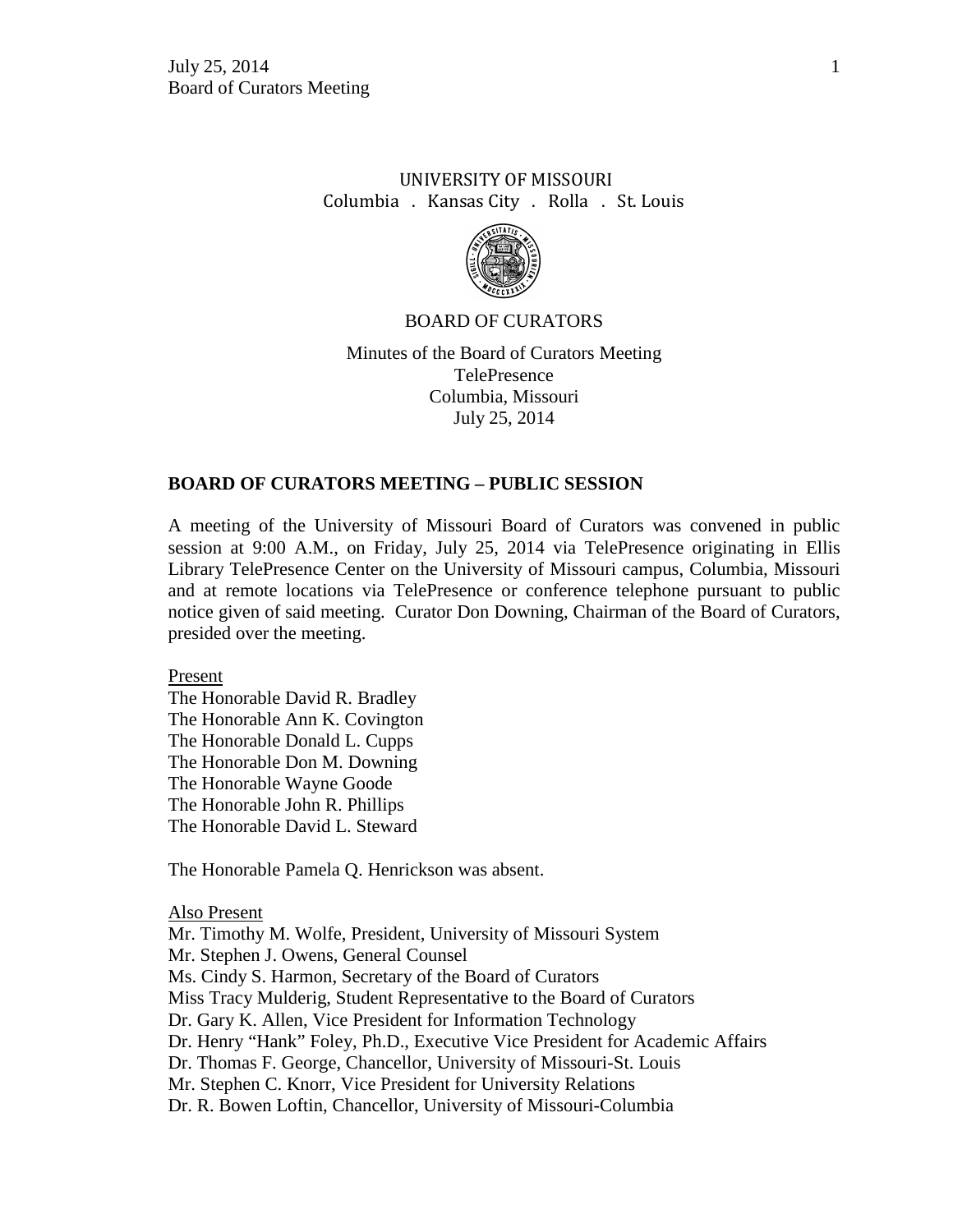Mr. Leo E. Morton, Chancellor, University of Missouri-Kansas City Mr. Tom Richards, Treasurer and Interim Vice President of Finance Dr. Betsy Rodriguez, Vice President for Human Resources Dr. Cheryl B. Schrader, Chancellor, Missouri University of Science and Technology Dr. Robert W. Schwartz, Chief of Staff Media Representatives

# **General Business**

It was moved by Curator Goode and seconded by Curator Covington, that there shall be an executive session with a closed record and closed vote of the Board of Curators meeting July 25, 2014 for consideration of:

- **Section 610.021(1), RSMo**, relating to matters identified in that provision, which include legal actions, causes of action or litigation, and confidential or privileged communications with counsel; and
- **Section 610.021(3), RSMo**, relating to matters identified in that provision, which include hiring, firing, disciplining, or promoting of particular employees; and
- **Section 610.021(12), RSMo,** relating to matters identified in that provision, which include sealed bids and related documents and sealed proposals and related documents or documents related to a negotiated contract; and
- **Section 610.021 (13), RSMo**, relating to matters identified in that provision, which include individually identifiable personnel records, performance ratings, or records pertaining to employees or applicants for employment.

Roll call vote of the Board:

Curator Bradley voted yes.

Curator Covington voted yes.

Curator Cupps voted yes.

Curator Downing voted yes.

Curator Goode voted yes.

Curator Henrickson was absent for meeting.

Curator Phillips was absent.

Curator Steward was absent.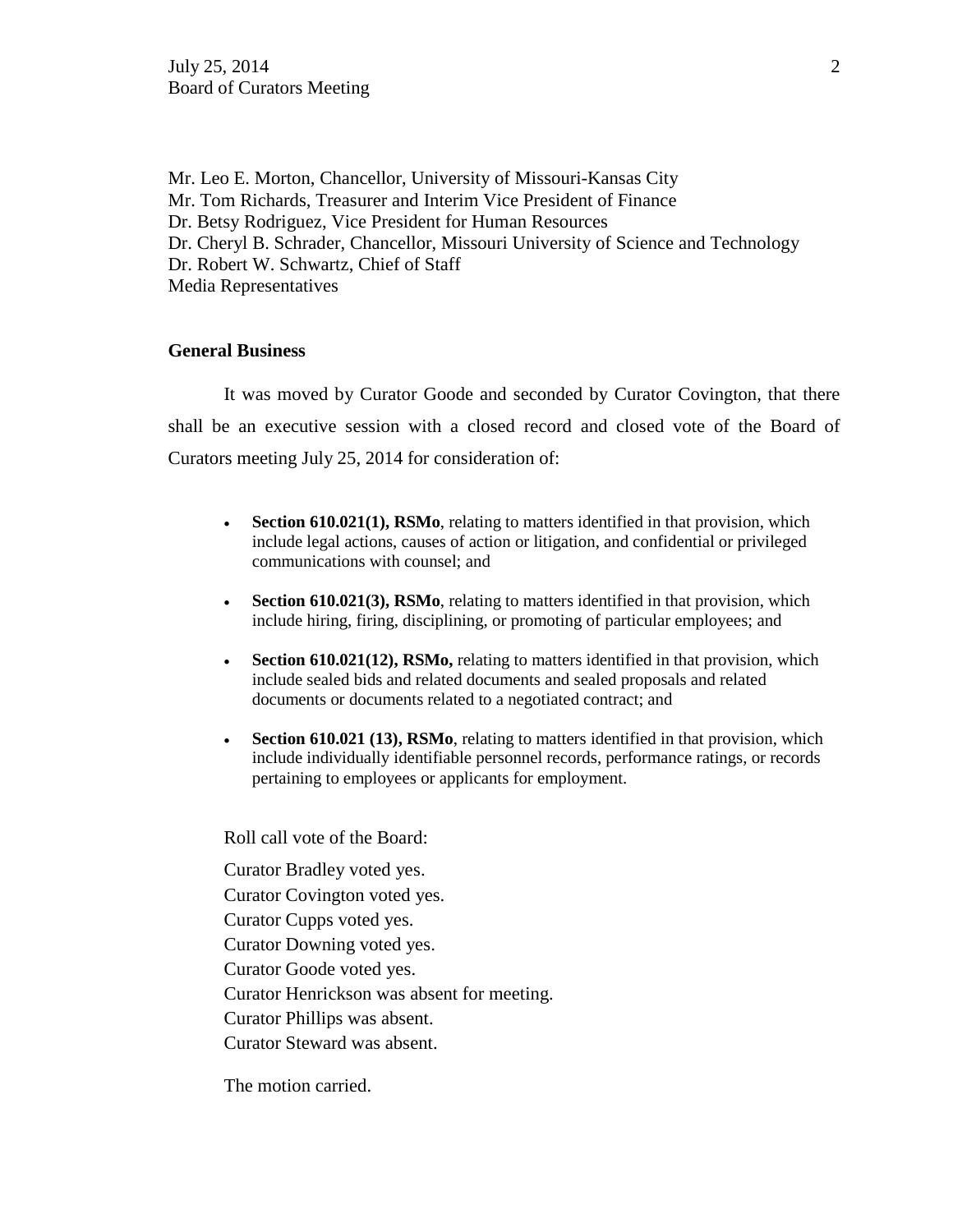### **Consent Agenda**

It was endorsed by President Wolfe, moved by Curator Goode and seconded by Curator Covington, that the following items be approved by consent agenda:

# **CONSENT AGENDA**

- 1. Minutes of the Special Board of Curators Meeting, June 17, 2014
- 2. Minutes of the Board of Curators Meeting, June 19-20, 2014
- 3. Minutes of the Board of Curators Committee Meetings, June 19-20, 2014
- 4. Minutes of the Compensation and Human Resources Committee Meeting, July 8, 2014
- 1. Minutes of the Board of Special Board of Curators Meeting, June 17, 2014 as provided to the curators for review and approval.
- 2. Minutes of the Board of Curators Meeting, June 19-20, 2014 as provided to the curators for review and approval.
- 3. Minutes of the Board of Curators Committee Meetings, June 19-20, 2014 as provided to the Curators for review and approval.
- 4. Minutes of the Compensation and Human Resources Committee Meeting, July 8, 2014 – as provided to the Curators for review and approval.

Roll call vote of the Board:

Curator Bradley voted yes. Curator Covington voted yes. Curator Cupps voted yes. Curator Downing voted yes. Curator Goode voted yes. Curator Henrickson was absent. Curator Phillips voted yes. Curator Steward voted yes.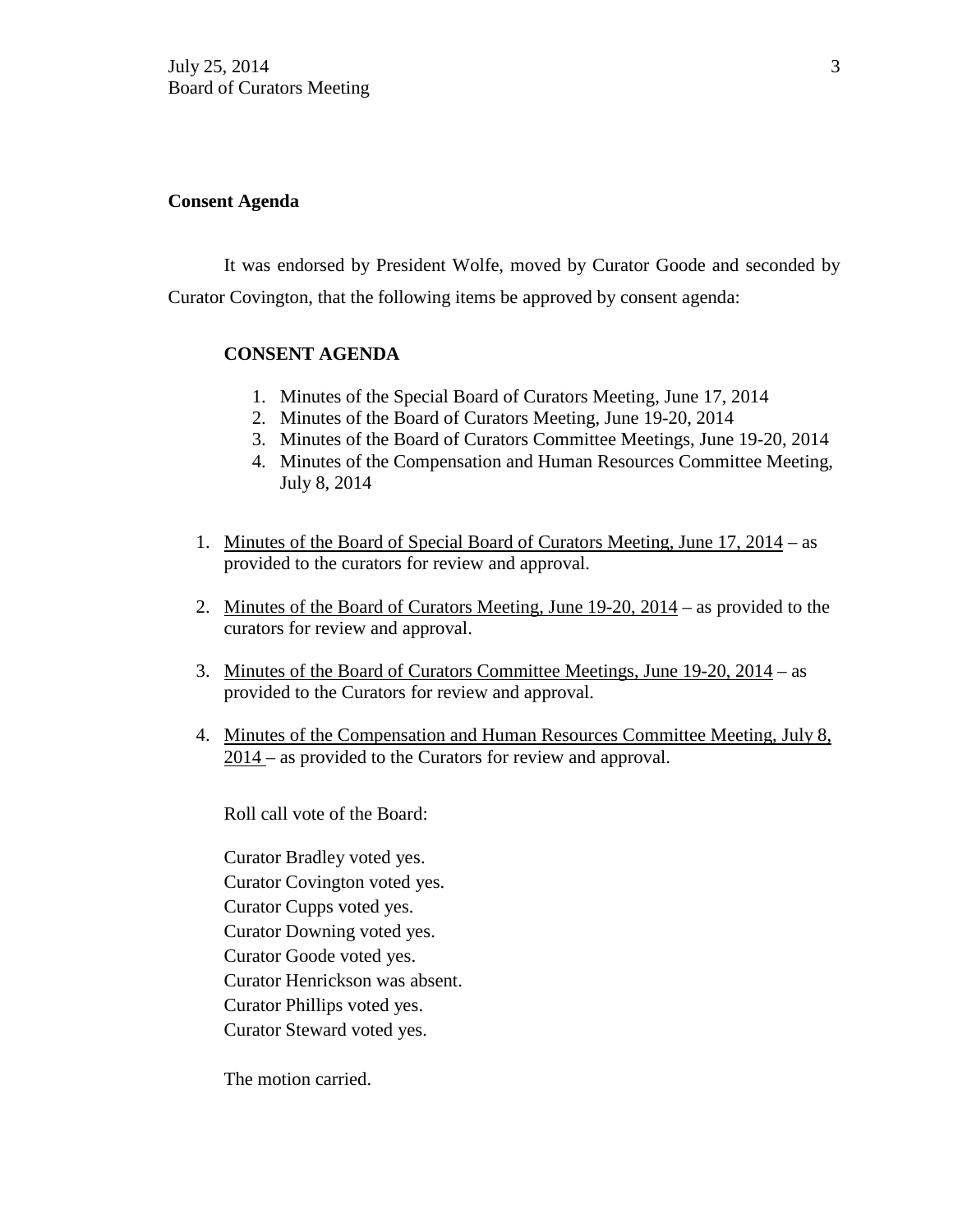Board of Curators standing committee meetings were convened at 9:05 am and concluded at 9:35 am. Committee actions were presented to the full Board for action following each Committee vote.

## **Academic, Student and External Affairs Committee**

Chairman Steward provided time for discussion of committee business.

#### Information

1. University Relations Report (information on file)

## **Finance Committee**

Chairwoman Covington provided time for discussion of committee business.

### Action

- 1. FY2016 State Capital Appropriations Request, UM
- 2. FY2016 State Operating Appropriations Request, UM

FY2016 State Capital Appropriations Request, UM - presented by Treasurer and Interim Vice President Richards (information on file)

It was recommended by Chancellor Loftin, Chancellor Morton, Chancellor Schrader and Chancellor George, endorsed by President Wolfe, recommended by the Finance Committee, moved by Curator Covington and seconded by Curator Goode, that the following action be approved:

> that the President be authorized to submit to the appropriate state offices the University's Fiscal Year 2016 State Capital Appropriations Request, as shown on the accompanying schedule (and as on file with the minutes of this meeting).

Roll call vote of the Board:

Curator Bradley voted yes. Curator Covington voted yes. Curator Cupps voted yes. Curator Downing voted yes. Curator Goode voted yes.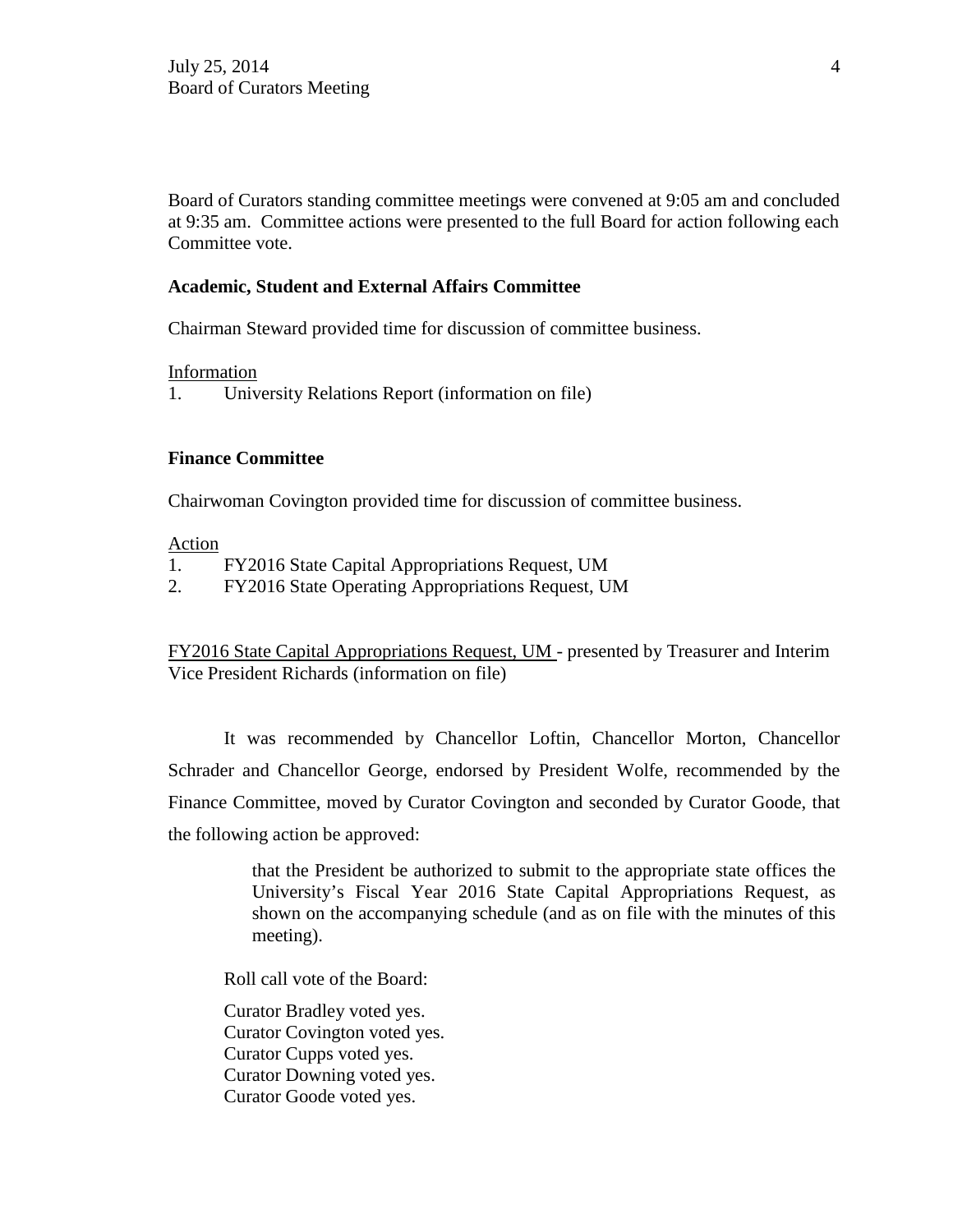Curator Henrickson was absent for meeting. Curator Phillips voted yes. Curator Steward voted yes.

The motion carried.

FY2016 State Operating Appropriations Request, UM – presented by Treasurer and Interim Vice President Richards (information on file)

It was recommended by Interim Vice President Richards, endorsed by President

Wolfe, recommended by the Finance Committee, moved by Curator Covington and

seconded by Curator Goode, that the following recommendations be approved:

The President is authorized to file a request for state appropriations for operations of the University's various programs in FY2016 to include the FY2015 recurring appropriations for operations of \$428.7 million; recurring appropriations for UMKC/MSU Pharmacy Program of \$2.0 million; recurring appropriations for Missouri Federal and State Technical Program of \$340,000; recurring appropriations for MU Medical School Expansion of \$10 million; plus the following:

- (1) \$12.9 million for Performance Funding.
- (2) \$12.9 million for STEM funding to attract and retain key faculty focused on student success, fund graduate research and stipends, provide undergraduate research and experiential learning opportunities, and supply equipment and technical needs of classrooms and laboratories.
- (3) \$12.0 million for strategic renovation and rehabilitation of existing STEM related buildings as part of a larger \$200 million University initiative targeting facilities deemed critical for the education of a growing number of students enrolling in STEM disciplines.
- (4) \$12.3 million for the Caring for Missourians Mental Health Initiative.
- (5) \$3.0 million for matching funds for the Missouri College Advisory Corps.
- (6) \$10.3 million recurring to continue funding for Missouri Rehabilitation Center and \$4.0 million for Other Curator Programs core and an inflationary increase to the core. Additional requests include: \$1.4 million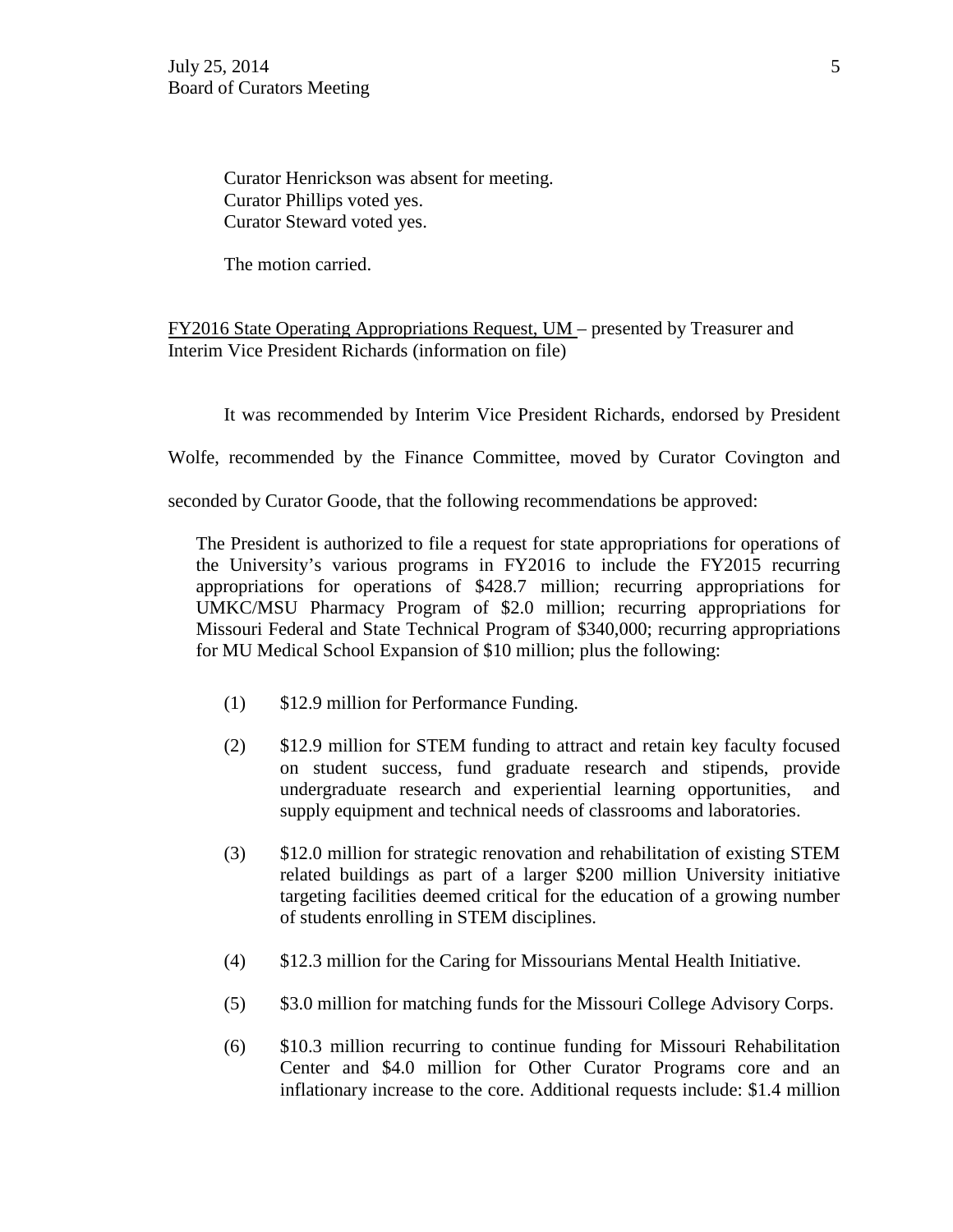for Missouri Kidney Program core restoration; \$0.8 million for State Historical Society for staff restoration, pay equity and microfilm needs; and \$1.5 million for Missouri Telehealth ECHO clinics.

- (7) Missouri Returning Heroes Act funding totaling approximately \$2.9 million equivalent to tuition waived the past five fiscal years.
- (8) State Seminary funding totaling approximately \$4.3 million in interest income and reinvestment of maturing principal.
- (9) Spinal Cord Injury Funds for FY2015 to support the spinal cord injury research program of \$1.5 million.
- (10) Alzheimer's Research Program funds for FY2015 in the amount stipulated by law, which is estimated at approximately \$600,000.

Roll call vote of the Board:

Curator Bradley voted yes. Curator Covington voted yes. Curator Cupps voted yes. Curator Downing voted yes. Curator Goode voted yes. Curator Henrickson was absent for meeting. Curator Phillips voted yes. Curator Steward voted yes.

The motion carried.

#### **Compensation and Human Resources Committee**

The only action in public session was a motion made and carried by the Committee for an executive session of the Compensation and Human Resources Committee.

## **General Business**

Good and Welfare Draft October 2014 Board of Curators meeting agenda – no discussion (on file).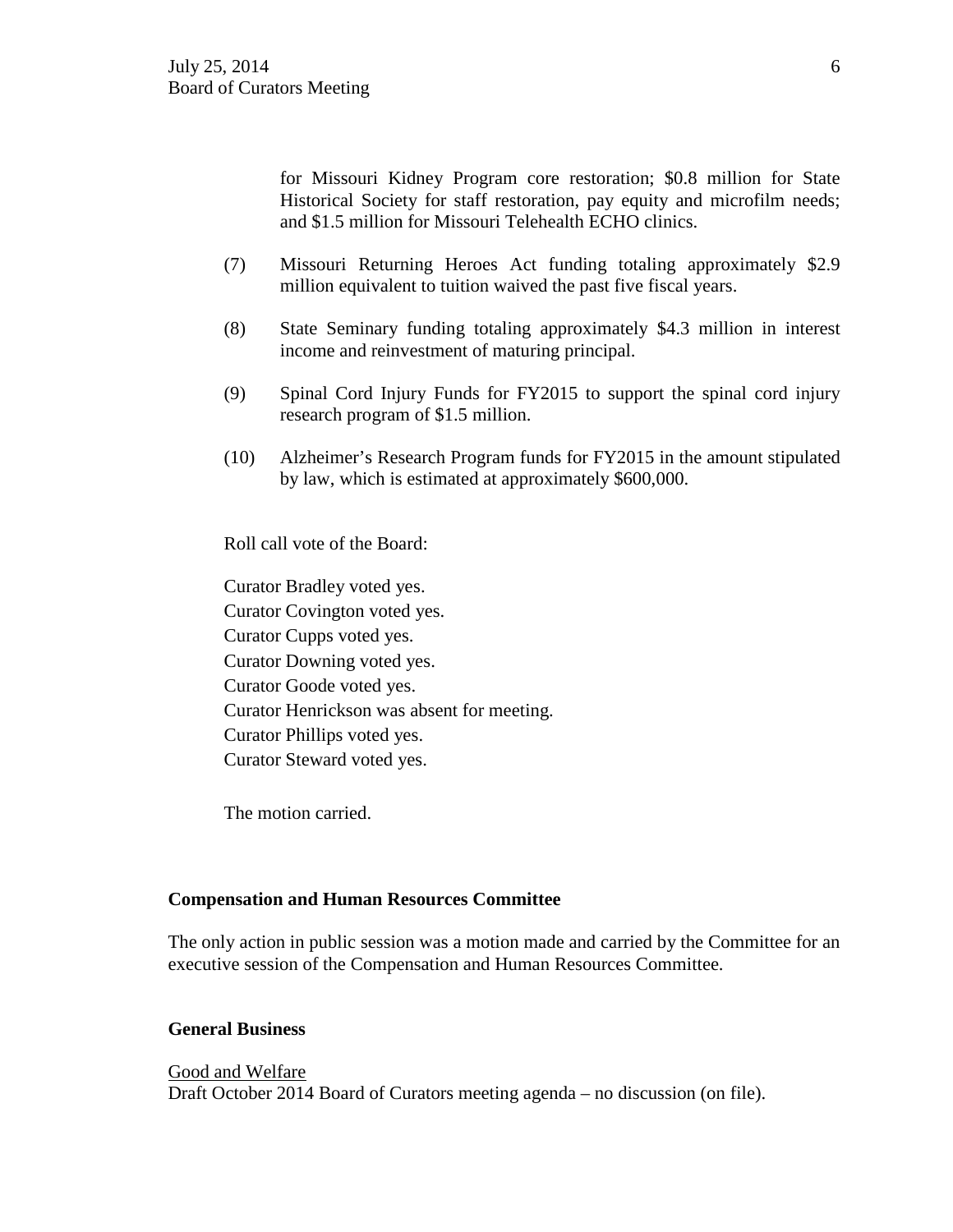Chairman Downing informed the Board that the SEC Network would be kicking off with the 2014 college football season. He requested that a report be presented to the Board regarding the kick-off and how the first season results measure against projections.

It was moved by Curator Steward and seconded by Curator Phillips, that the

public session of the Board of Curators meeting, July 25, 2014, be adjourned.

Roll call vote:

Curator Bradley voted yes. Curator Covington voted yes. Curator Cupps voted yes. Curator Downing voted yes. Curator Goode voted yes. Curator Henrickson was absent for vote. Curator Phillips voted yes. Curator Steward voted yes.

The motion carried.

The public session teleconference call was disconnected at 9:35 AM and a second call was initiated for the executive session of the Board of Curators meeting.

#### **BOARD OF CURATORS MEETING – EXECUTIVE SESSION**

A meeting of the University of Missouri Board of Curators was convened in executive session at 9:40 A.M., on Friday, July 25, 2014 via TelePresence originating in Ellis Library TelePresence Center, on the University of Missouri campus, Columbia, Missouri and at remote locations via TelePresence and conference telephone pursuant to public notice given of said meeting. Curator Don Downing, Chairman of the Board of Curators, presided over the meeting.

Present

The Honorable David R. Bradley The Honorable Ann K. Covington The Honorable Donald L. Cupps The Honorable Don M Downing The Honorable Wayne Goode The Honorable John R. Phillips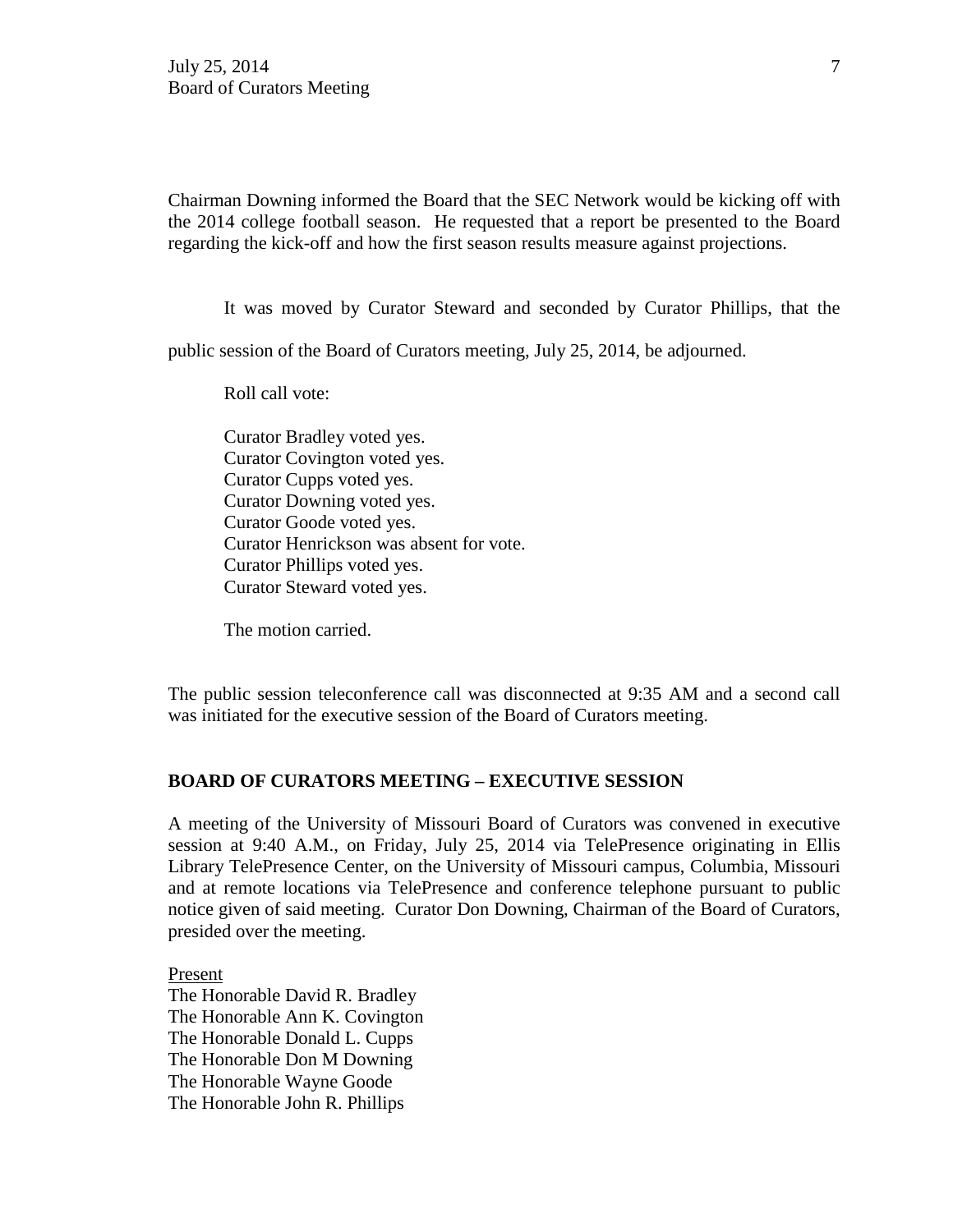The Honorable David L. Steward

The Honorable Pamela Q. Henrickson was absent for the meeting.

Also Present Mr. Timothy M. Wolfe, President, University of Missouri System Mr. Stephen J. Owens, General Counsel Ms. Cindy S. Harmon, Secretary of the Board of Curators Miss Tracy Mulderig, Student Representative to the Board of Curators

#### **General Business**

Executive Vice President Foley joined the meeting.

Curators' Professor Vijay Kumar, UMKC – presented by Executive Vice President Foley (information on file)

It was recommended by Chancellor Leo Morton, endorsed by President Timothy

M. Wolfe, recommended by the Academic, Student and External Affairs Committee,

moved by Curator Bradley, and seconded by Curator Steward, that the following action

be approved:

that upon the recommendation of Chancellor Morton, the Provost, and the Executive Vice President for Academic Affairs, it is recommended that Professor Vijay Kumar be named to the position University of Missouri Curators' Professor, effective September 1, 2014. Professor Kumar will receive a \$10,000 annual stipend as long as he holds this position. \$5,000 will go to increased compensation (salary and benefits less applicable taxes) with the remaining \$5,000 available for professional expenses associated with his teaching, research, or creative activities. In accordance with Collected Rules and Regulations, 320.070, this appointment is for a period of five years which may be renewed at the discretion of the Chancellor.

Roll call vote of the Board:

Curator Bradley voted yes. Curator Covington voted yes. Curator Cupps voted yes. Curator Downing voted yes. Curator Goode voted yes.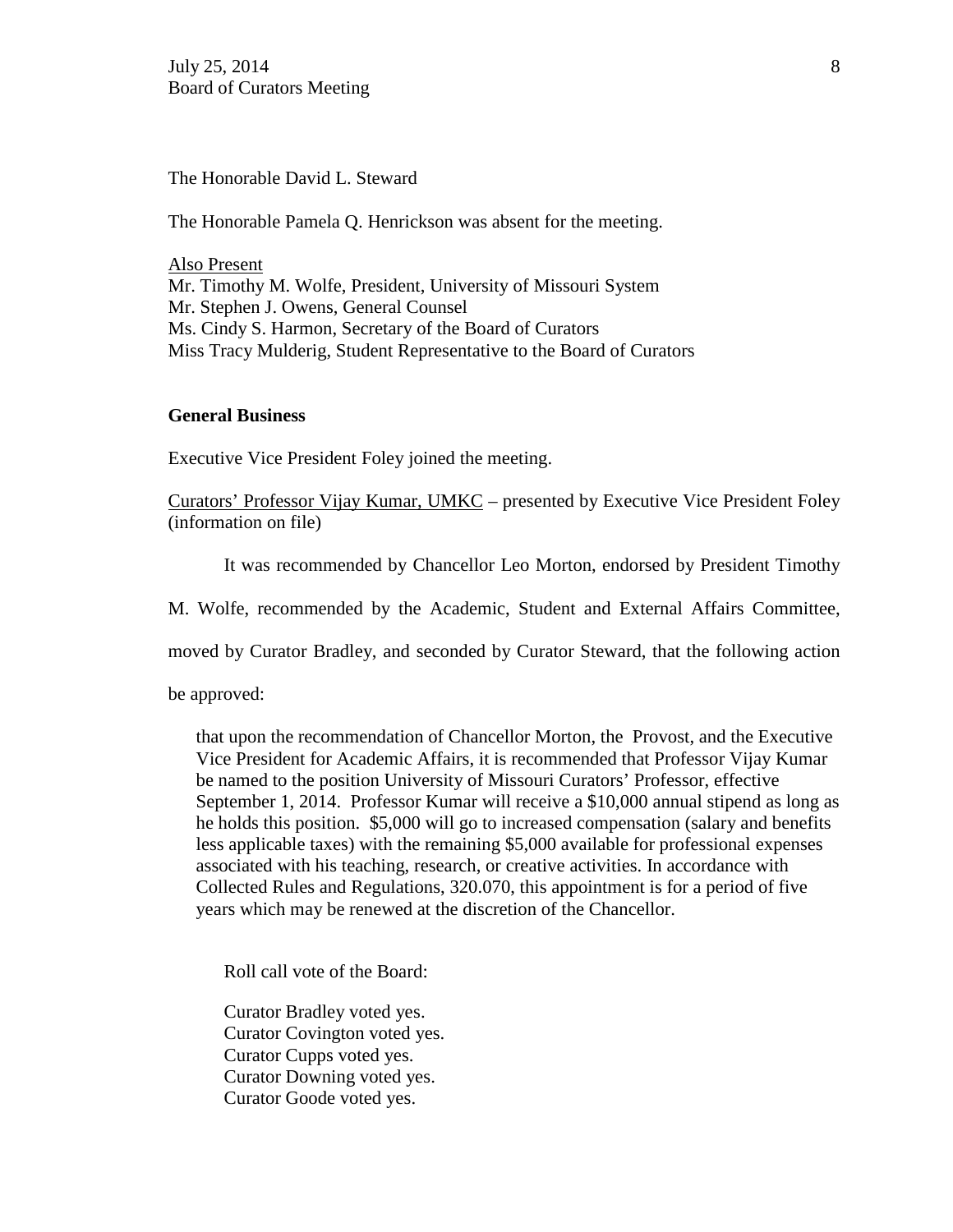Curator Henrickson was absent. Curator Phillips voted yes. Curator Steward voted yes.

The motion carried.

(The complete nomination materials are on file in the Office of Academic Affairs.)

Curators' Professor Thomas S. Stroik, UMKC – presented by Executive Vice President Foley (information on file)

It was recommended by Chancellor Leo Morton, endorsed by President Timothy

M. Wolfe, recommended by the Academic, Student and External Affairs Committee,

moved by Curator Bradley, and seconded by Curator Steward, that the following

action be approved:

that upon the recommendation of Chancellor Morton, the Provost, and the Executive Vice President for Academic Affairs, it is recommended that Professor Thomas Stroik be named to the position University of Missouri Curators' Professor, effective September 1, 2014. Professor Stroik will receive a \$10,000 annual stipend as long as he holds this position. \$5,000 will go to increased compensation (salary and benefits less applicable taxes) with the remaining \$5,000 available for professional expenses associated with his teaching, research, or creative activities. In accordance with Collected Rules and Regulations, 320.070, this appointment is for a period of five years which may be renewed at the discretion of the Chancellor.

Roll call vote of Board:

Curator Bradley voted yes. Curator Covington voted yes. Curator Cupps voted yes. Curator Downing voted yes. Curator Goode voted yes. Curator Henrickson was absent. Curator Phillips voted yes. Curator Steward voted yes.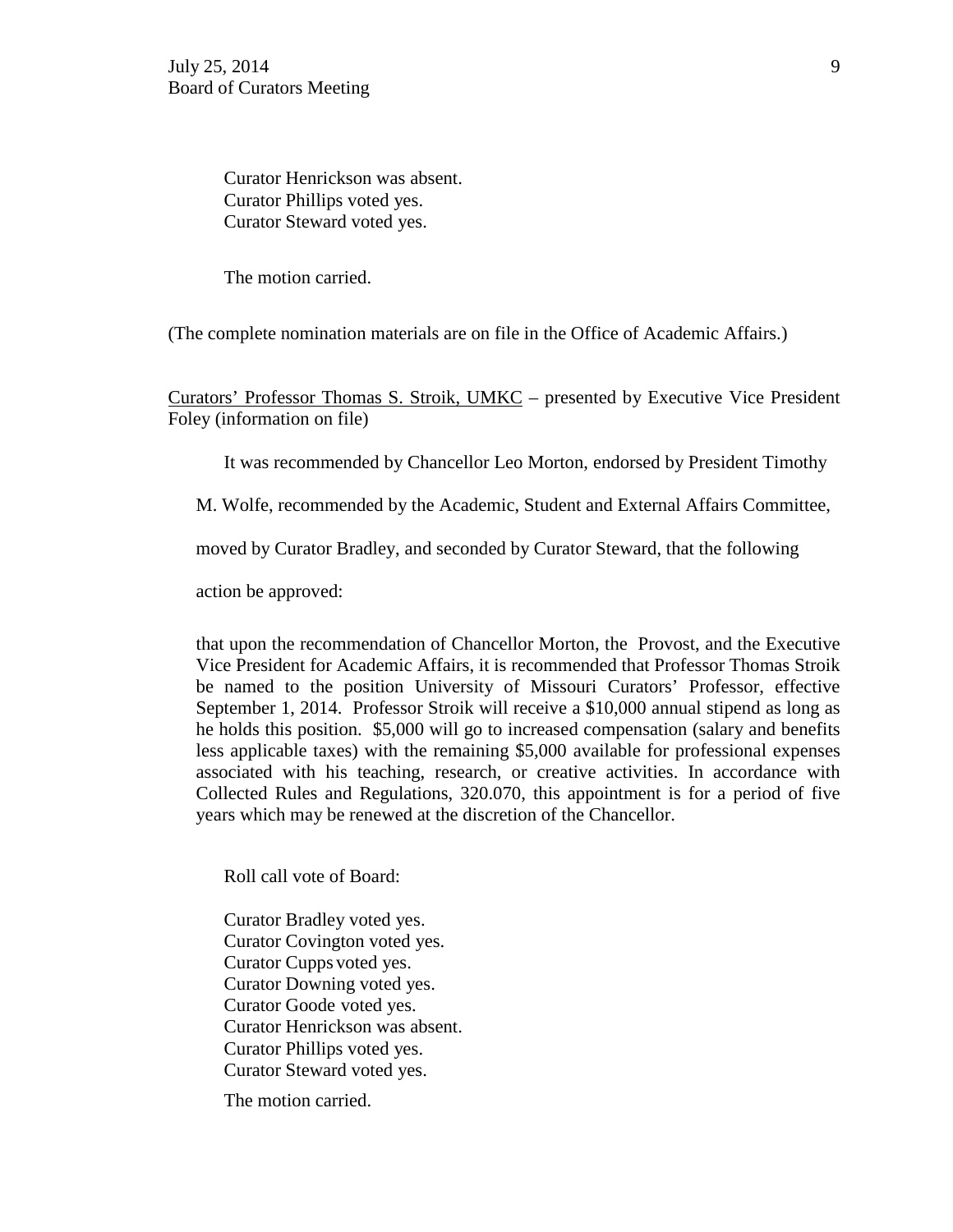(The complete nomination materials are on file in the Office of Academic Affairs.)

Curators' Professor Sandra Davidson, MU – presented by Executive Vice President Foley (information on file)

It was recommended by Chancellor R. Bowen Loftin, endorsed by President

Timothy M. Wolfe, recommended by the Academic, Student and External Affairs

Committee, moved by Curator Bradley, and seconded by Curator Steward, that the

following action be approved:

that upon the recommendation of Chancellor Loftin, the Interim Provost, and the Executive Vice President for Academic Affairs, it is recommended that Professor Sandra Davidson be named to the position University of Missouri Curators' Teaching Professor, effective September 1, 2014. Professor Davidson will receive a \$10,000 annual stipend as long as she holds this position. \$5,000 will go to increased compensation (salary and benefits less applicable taxes) with the remaining \$5,000 available for professional expenses associated with her teaching, research, or creative activities. In accordance with Collected Rules and Regulations, 320.070, this appointment is for a period of five years which may be renewed at the discretion of the Chancellor.

Roll call vote of Board:

Curator Bradley voted yes. Curator Covington voted yes. Curator Cupps voted yes. Curator Downing voted yes. Curator Goode voted yes. Curator Henrickson was absent. Curator Phillips voted yes. Curator Steward voted yes.

The motion carried.

(The complete nomination materials are on file in the Office of Academic Affairs.)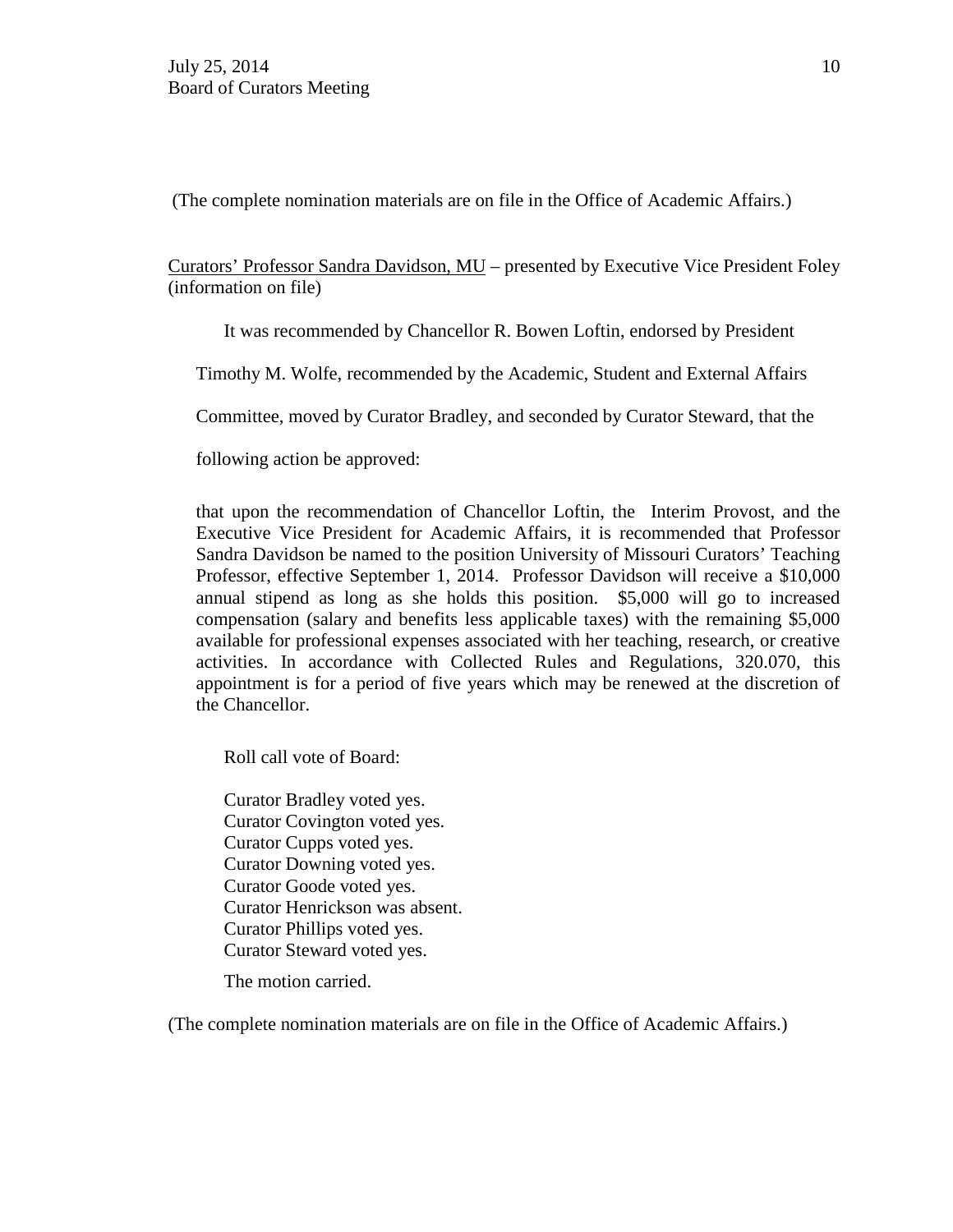Curators' Professor Michael F. Smith, MU – presented by Executive Vice President Foley (information on file)

It was recommended by Chancellor R. Bowen Loftin, endorsed by President

Timothy M. Wolfe, recommended by the Academic, Student and External Affairs

Committee, moved by Curator Bradley, and seconded by Curator Steward, that the

following action be approved:

that upon the recommendation of Chancellor Loftin, the Interim Provost, and the Executive Vice President of Academic Affairs, it is recommended that Professor Michael F. Smith be named to the position University of Missouri Curators' Teaching Professor, effective September 1, 2014. Professor Smith will receive a \$10,000 annual stipend as long as he holds this position. \$5,000 will go to increased compensation (salary and benefits less applicable taxes) with the remaining \$5,000 available for professional expenses associated with his teaching, research, or creative activities. In accordance with Collected Rules and Regulations, 320.070, this appointment is for a period of five years which may be renewed at the discretion of the Chancellor.

Roll call vote of Board:

Curator Bradley voted yes. Curator Covington voted yes. Curator Cupps voted yes. Curator Downing voted yes. Curator Goode voted yes. Curator Henrickson was absent. Curator Phillips voted yes. Curator Steward voted yes.

The motion carried.

(The complete nomination materials are on file in the Office of Academic Affairs.)

Curators' Professor Deborah Huelsbergen, MU – presented by Executive Vice President Foley (information on file)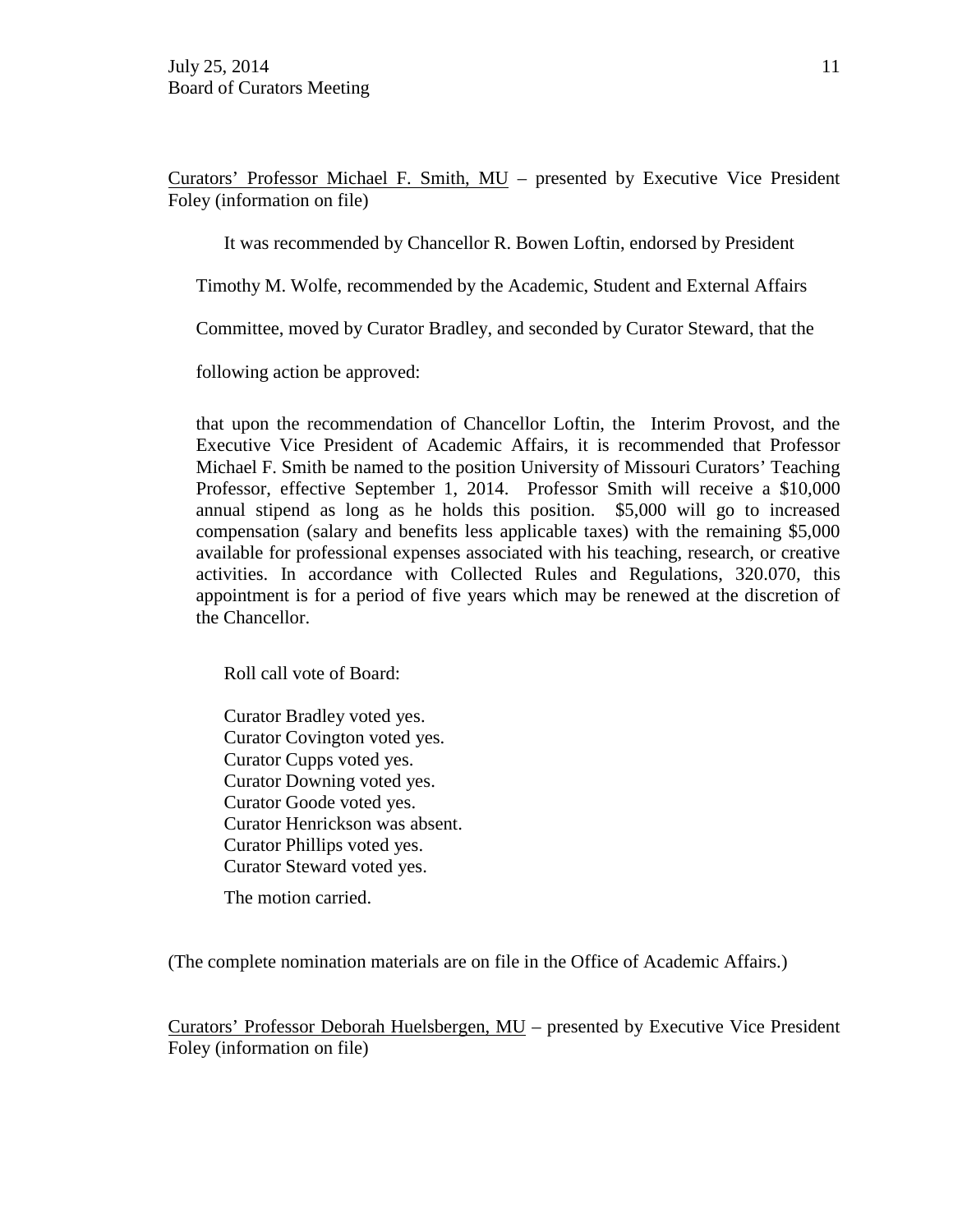It was recommended by Chancellor R. Bowen Loftin, endorsed by President

Timothy M. Wolfe, recommended by the Academic, Student and External Affairs

Committee, moved by Curator Bradley, and seconded by Curator Steward, that the

following action be approved:

that upon the recommendation of Chancellor Loftin, the Interim Provost, and the Executive Vice President for Academic Affairs, it is recommended that Professor Deborah Huelsbergen be named to the position University of Missouri Curators' Teaching Professor, effective September 1, 2014. Professor Huelsbergen will receive a \$10,000 annual stipend as long as she holds this position. \$5,000 will go to increased compensation (salary and benefits less applicable taxes) with the remaining \$5,000 available for professional expenses associated with her teaching, research, or creative activities. In accordance with Collected Rules and Regulations, 320.070, this appointment is for a period of five years which may be renewed at the discretion of the Chancellor.

Roll call vote of Board:

Curator Bradley voted yes. Curator Covington voted yes. Curator Cupps voted yes. Curator Downing voted yes. Curator Goode voted yes. Curator Henrickson was absent. Curator Phillips voted yes. Curator Steward voted yes.

The motion carried.

(The complete nomination materials are on file in the Office of Academic Affairs.)

Executive Vice President Foley excused himself from the meeting.

University's President's report on personnel items – presented by President Timothy M. Wolfe

General Counsel's Report – presented by General Counsel Owens.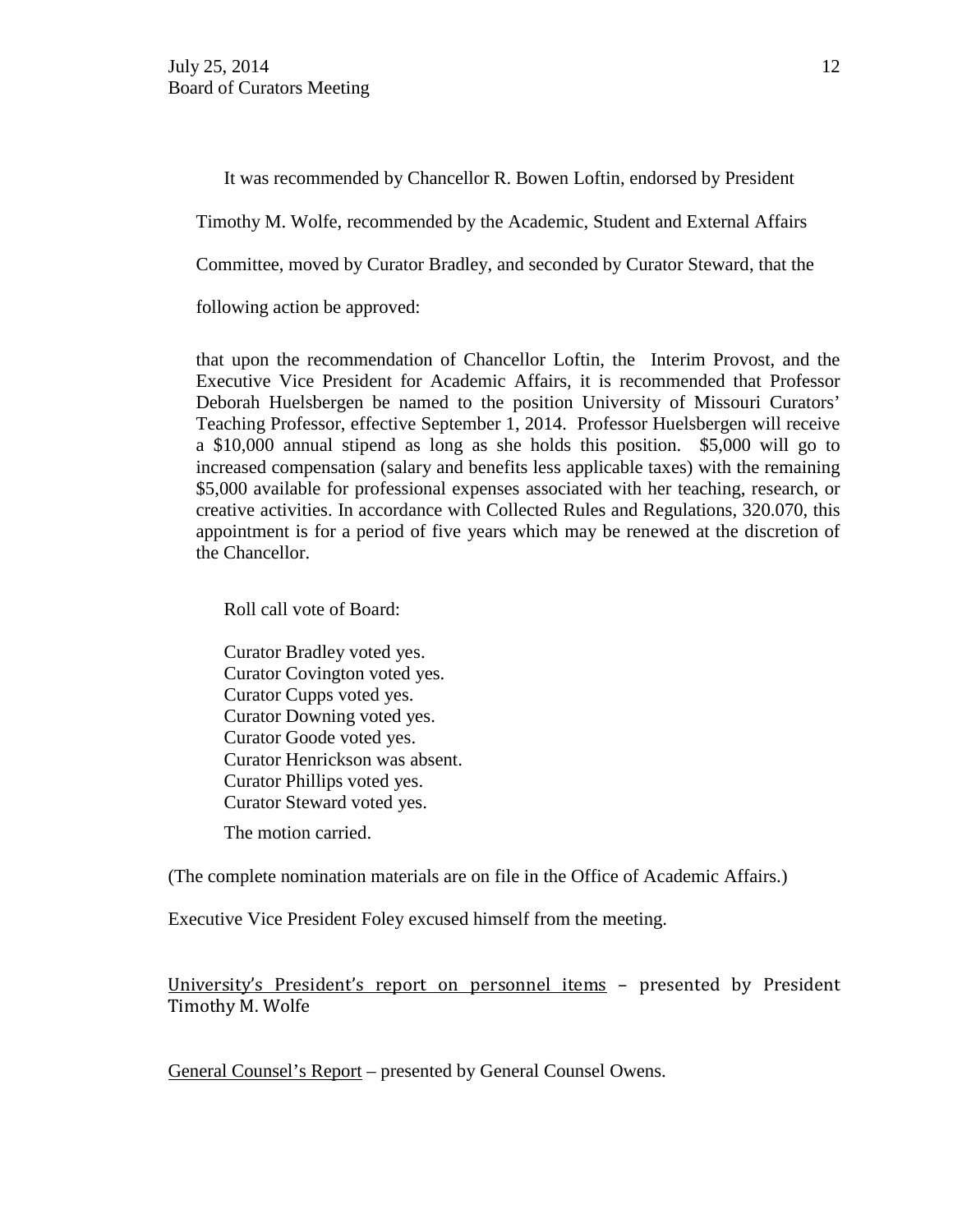## **Compensation and Human Resources Committee – Executive Session**

Annual Performance Review, President Timothy M. Wolfe – presented by Chairman Phillips

Annual Performance Goals, President Timothy M. Wolfe – presented by Chairman Phillips

It was recommended by the Compensation and Human Resources Committee, moved by Curator Phillips and seconded by Curator Bradley, that, the performance goals for President Timothy M. Wolfe, previously approved for the period of February 15, 2013 to February 14, 2014, continue in effect through June 30, 2014; and

That the attached performance goals (as on file with the minutes of this meeting) for President Wolfe for the period of July 1, 2014 to June 30, 2015 be approved, contingent upon presentation of supplemental data presented at the October Board of Curators meeting.

Roll call vote of the Board of Curators:

Curator Bradley voted yes. Curator Covington voted yes. Curator Cupps voted yes. Curator Downing voted yes. Curator Goode voted yes. Curator Henrickson was absent. Curator Phillips voted yes. Curator Steward voted yes.

The motion carried.

Amended and Restated Contract for Employment for President Timothy M. Wolfe, Paragraph Four (4) – presented by Chairman Phillips and General Counsel Owens

It was recommended by the Compensation and Human Resources Committee, moved by Curator Phillips and seconded by Curator Bradley to approve the alternative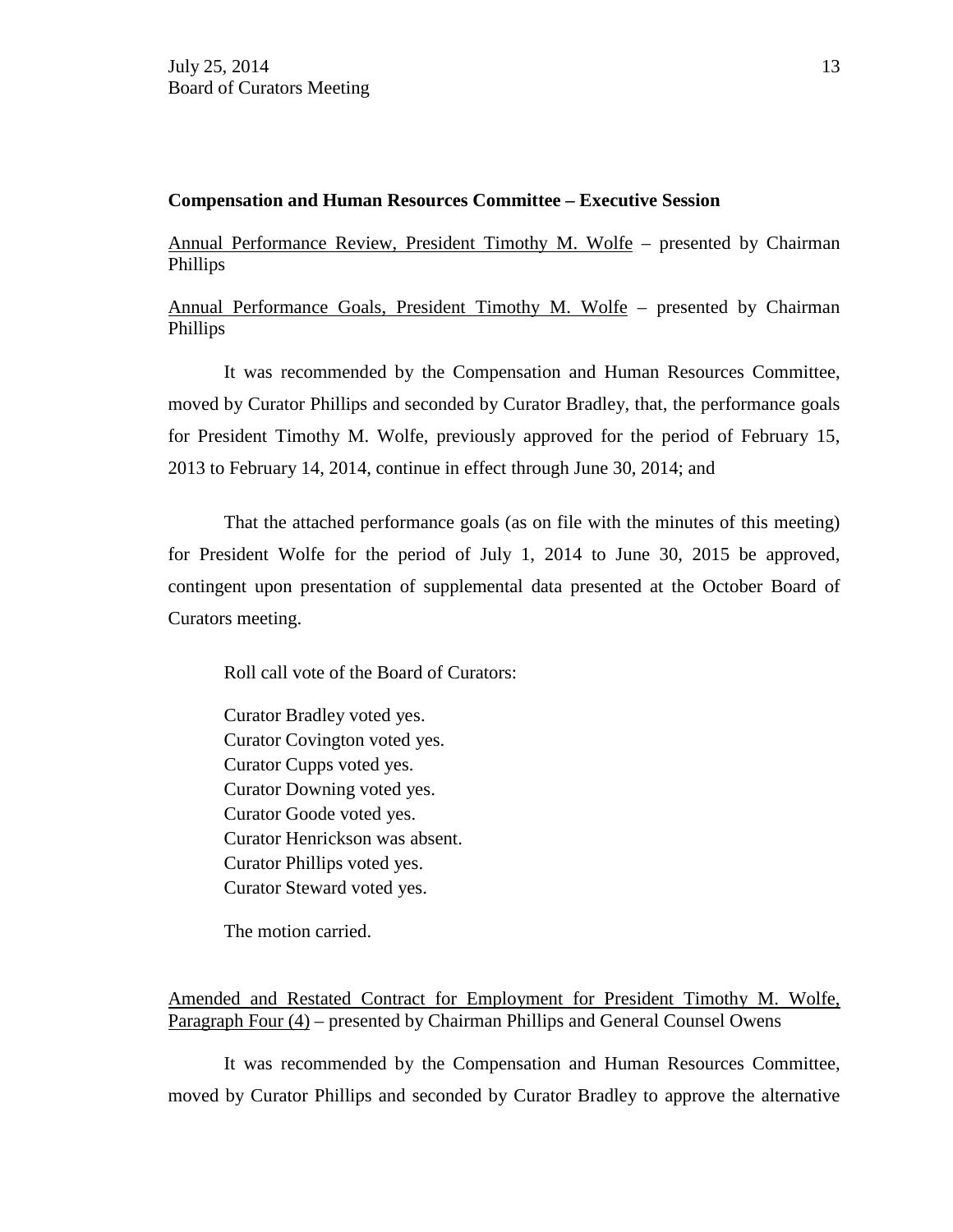paragraph four (4) to amended and restated contract for employment for President Timothy M. Wolfe as submitted (and as on file with the minutes of this meeting).

The Restated Contract, and any other amendments necessary to carry out the intent and purpose of this motion, shall be subject to the approval of General Counsel as to legal form.

Roll call vote of the Board:

Curator Bradley voted yes. Curator Covington voted yes. Curator Cupps voted yes. Curator Downing voted yes. Curator Goode voted yes. Curator Henrickson was absent. Curator Phillips voted yes. Curator Steward voted yes.

The motion carried.

# Amended and Restated Contract for Employment for President Timothy M. Wolfe, Paragraph Seven (7) – presented by Chairman Phillips and General Counsel Owens

It was recommended by the Compensation and Human Resources Committee, moved by Curator Phillips and seconded by Curator Bradley to approve the alternative paragraph seven (7) to amended and restated contract for employment for President Timothy M. Wolfe as submitted (and as on file with the minutes of this meeting).

The Restated Contract, and any other amendments necessary to carry out the intent and purpose of this motion, shall be subject to the approval of General Counsel as to legal form.

Roll call vote of the Board:

Curator Bradley voted yes. Curator Covington voted yes. Curator Cupps voted yes. Curator Downing voted yes.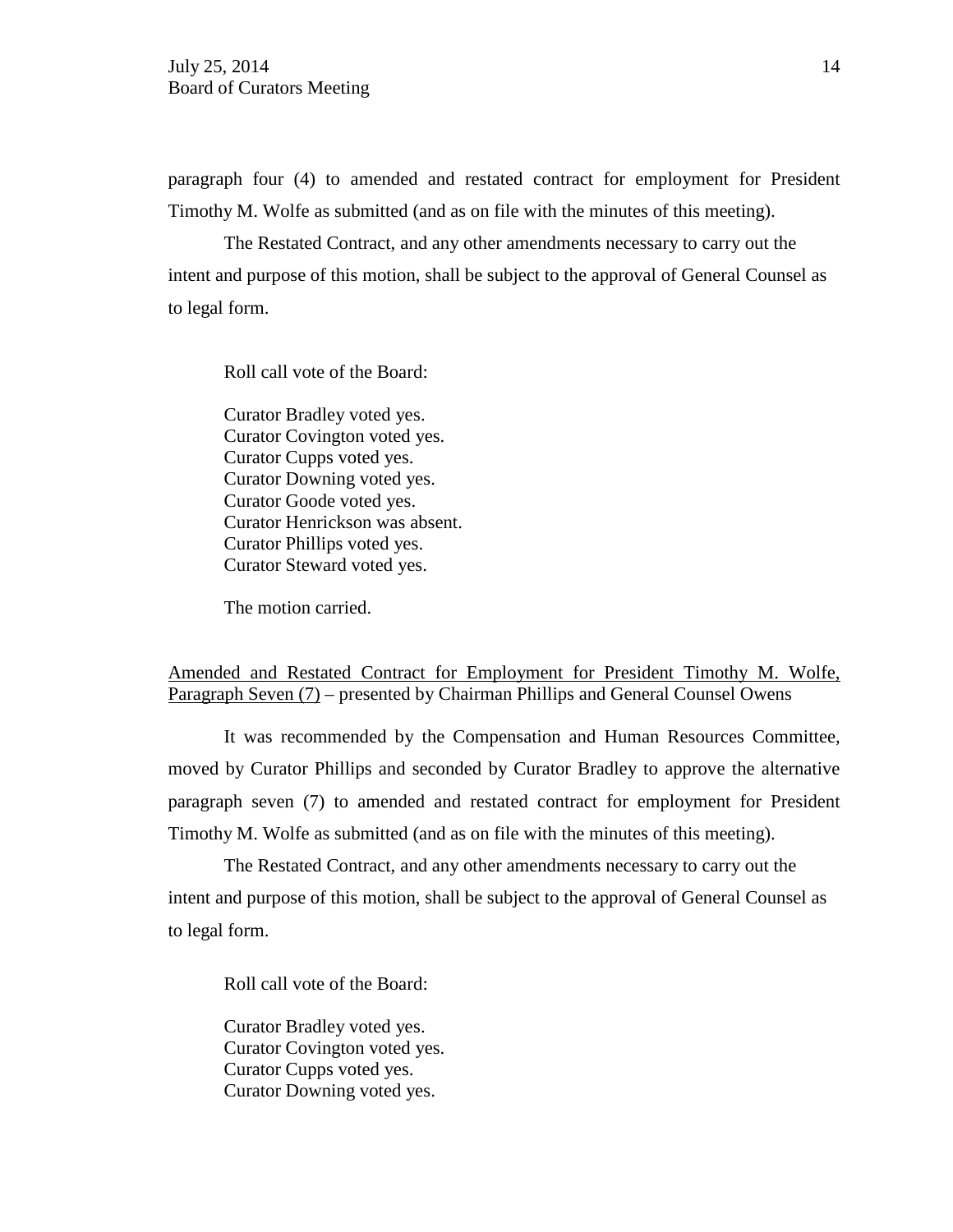Curator Goode voted yes. Curator Henrickson was absent. Curator Phillips voted yes. Curator Steward voted yes.

The motion carried.

Amended and Restated Contract for Employment for President Timothy M. Wolfe, Paragraph Eleven (11) – presented by Chairman Phillips and General Counsel Owens

It was recommended by the Compensation and Human Resources Committee, moved by Curator Phillips and seconded by Curator Bradley to approve the alternative paragraph eleven (11) to amended and restated contract for employment for President Timothy M. Wolfe as submitted (and as on file with the minutes of this meeting).

The Restated Contract, and any other amendments necessary to carry out the intent and purpose of this motion, shall be subject to the approval of General Counsel as to legal form.

Roll call vote of the Board:

Curator Bradley voted yes. Curator Covington voted yes. Curator Cupps voted yes. Curator Downing voted yes. Curator Goode voted yes. Curator Henrickson was absent. Curator Phillips voted yes. Curator Steward voted yes.

The motion carried.

Amended and Restated Contract for Employment for President Timothy M. Wolfe – presented by Chairman Phillips and General Counsel Owens

It was recommended by the Compensation and Human Resources Committee, moved by Curator Phillips and seconded by Curator Cupps that:

1. The Contract for Employment of Timothy M. Wolfe, President, is hereby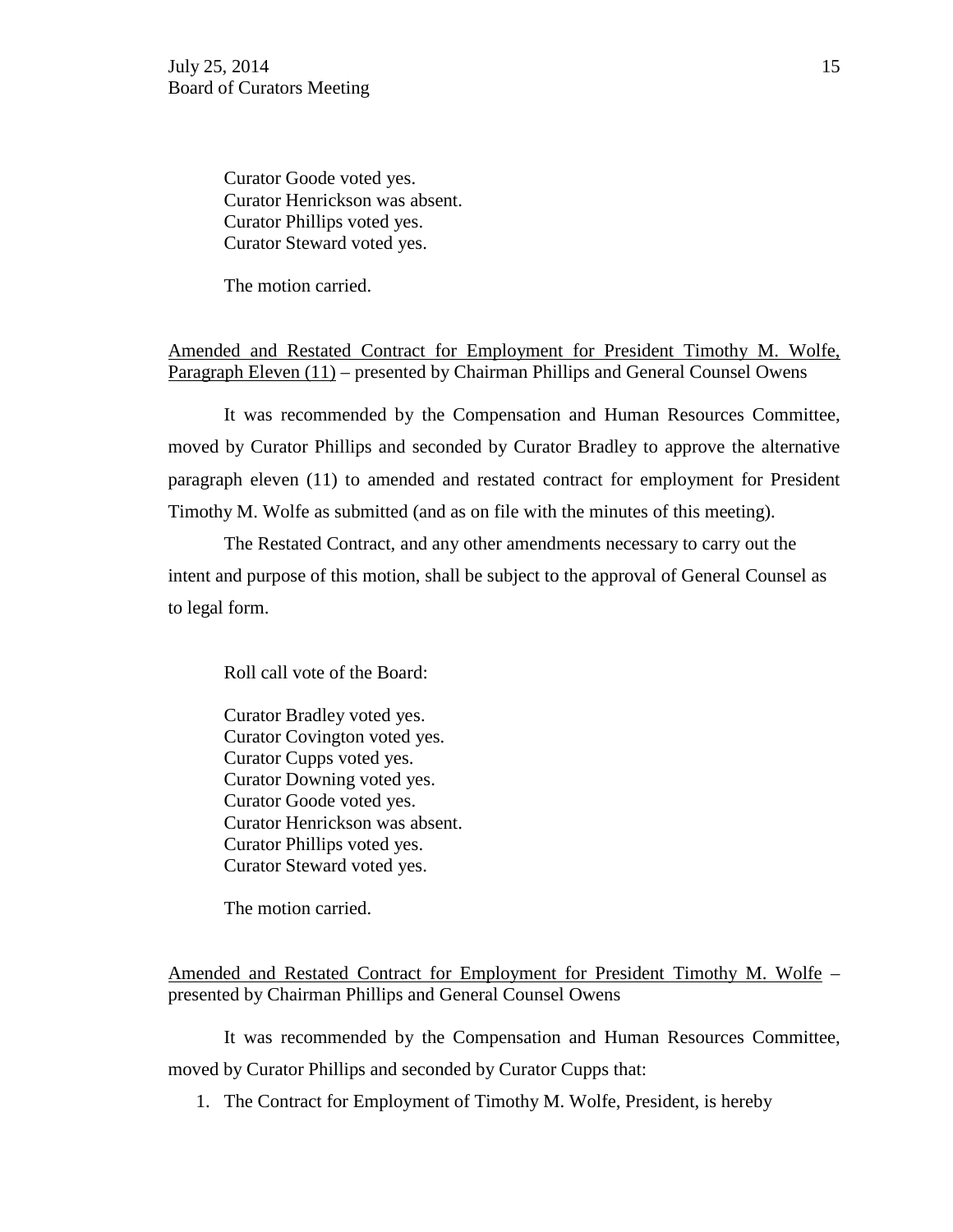amended and restated with terms the same or substantially similar to the Amended and Restated Contract for Employment ("Restated Contract") attached hereto, with the following modifications:

- A. Pursuant to Paragraph 3 of the Restated Contract, the Annual Base Salary for the period beginning July 1, 2014 and ending June 30, 2015 shall be \$459,000.00 (plus the University-wide average percentage increase for the period, not to exceed 3%) subject to applicable federal, state and/or local withholding; and
- B. Pursuant to Paragraph 4.a.(2) of the Restated Contract, the President's Annual Performance-Based Compensation for the period from February 15, 2013 through June 30, 2014 shall be \$68,750.00, subject to applicable federal, state and/or local withholding.

The Restated Contract, and any other amendments necessary to carry out the intent and purpose of this motion, shall be subject to the approval of General Counsel as to legal form.

Roll call vote of Board of Curators:

Curator Bradley voted yes. Curator Covington voted yes. Curator Cupps voted yes. Curator Downing voted yes. Curator Goode voted yes. Curator Henrickson was absent. Curator Phillips voted yes. Curator Steward voted yes.

The motion carried.

# Annual Performance Review – Annual Salary Adjustment, Secretary Cindy S. Harmon – presented by Chairman Phillips

It was recommended by the Compensation and Human Resources Committee, moved by Curator Phillips and seconded by Curator Bradley, that based on the review of the performance of Secretary of the Board of Curators, Cindy S. Harmon for the period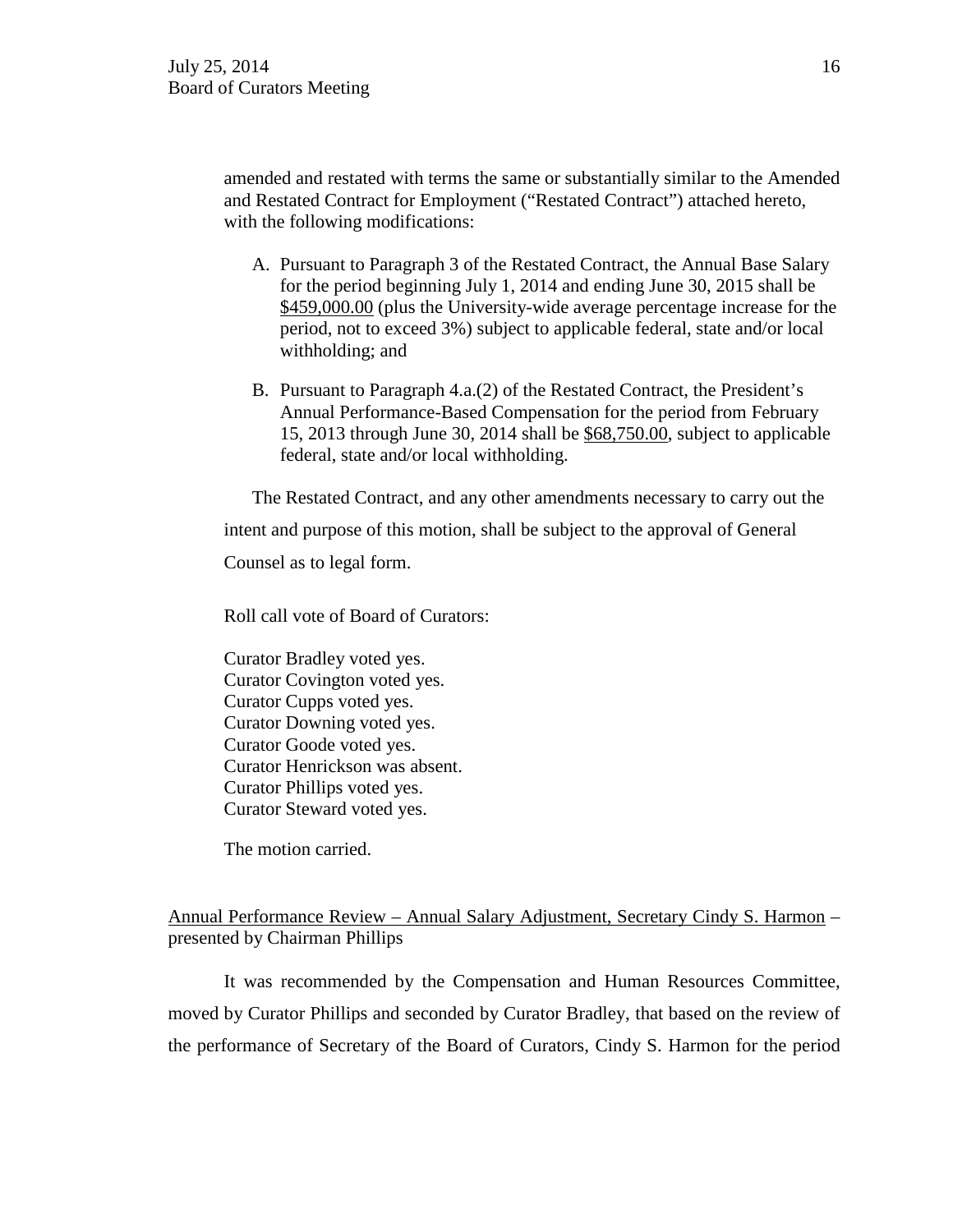July 1, 2013 through June 30, 2014, the Board of Curators approves that the base salary of Cindy S. Harmon be increased by 3.5%, effective September 1, 2014.

Roll call vote of Board of Curators:

Curator Bradley voted yes. Curator Covington voted yes. Curator Cupps was absent for vote. Curator Downing voted yes. Curator Goode voted yes. Curator Henrickson was absent. Curator Phillips voted yes. Curator Steward voted yes.

The motion carried.

Approval, Annual Performance Goals, Secretary Cindy S. Harmon – presented by Chairman Phillips

It was recommended by the Compensation and Human Resources Committee, moved by Curator Phillips and seconded by Curator Bradley, that the performance goals for Secretary Harmon for the period July 1, 2014 – June 30, 2015 be approved as attached (and as on file with the minutes of this meeting).

Roll call vote of Board of Curators:

Curator Bradley voted yes. Curator Covington voted yes. Curator Cupps was absent for vote. Curator Downing voted yes. Curator Goode voted yes. Curator Henrickson was absent. Curator Phillips voted yes. Curator Steward voted yes.